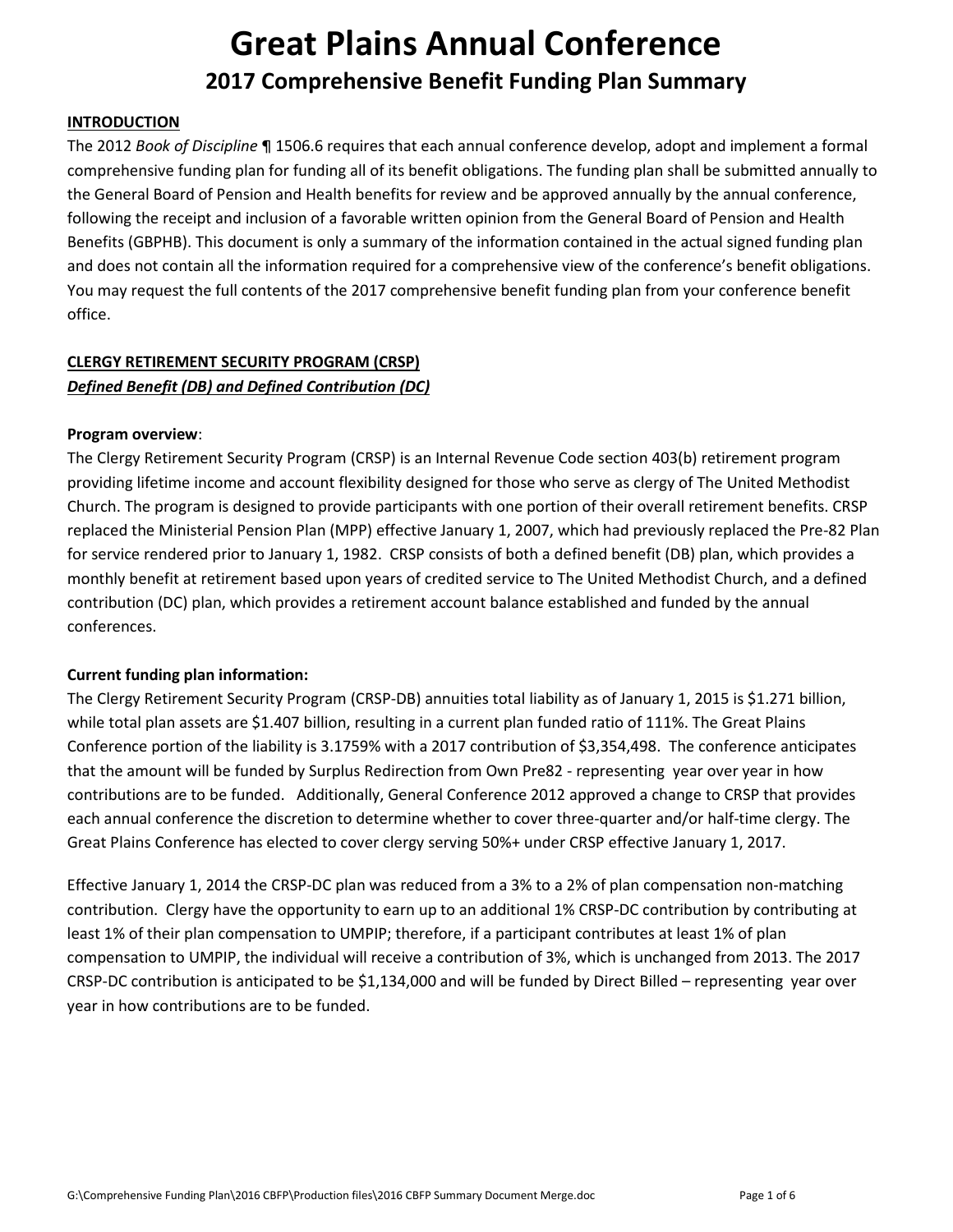#### **MINISTERIAL PENSION PLAN (MPP)**

#### **Plan overview:**

Supplement Three to the Clergy Retirement Security Program (CRSP), also known as the Ministerial Pension Plan (MPP), provides clergy with a pension benefit for their years of ministry with The United Methodist Church from 1982 through 2006. MPP is an Internal Revenue Code section 403(b) retirement plan. Effective January 1, 2014, exactly 65% of the account balance must be annuitized when the funds are to be distributed. The remainder may be rolled over to UMPIP, into an IRA or another qualified plan, or it may be paid out as a lump sum.

## **Current funding plan information:**

The Ministerial Pension Plan (MPP) annuities' total liability as of January 1, 2015 is \$3.122 billion, while total plan assets are \$3.509 billion, resulting in a current plan funded ratio of 112% and no required contribution for 2017. The Great Plains Conference's portion of the total liability is 3.0064%. Future MPP annuitants have a total account balance of \$4.145 billion and the Great Plains Conference's portion of that balance is \$106,040,698 or 2.56% of the total.

#### **PRE-1982 PLAN**

#### **Plan overview:**

Supplement One to the Clergy Retirement Security Program (CRSP), also known as the Pre-1982 Plan, provides clergy with a pension benefit for their years of ministry with The United Methodist Church prior to 1982. The Pre-1982 Plan was replaced by MPP effective January 1, 1982. If a clergy person retires within the Conference (and does not terminate), the minimum benefit payable is based on two factors: 1) years of service with pension credit and 2) the Conference pension rate. Years of service with pension credit are approved by each Conference on the recommendation of the Conference Board of Pensions (CBOP) in accordance with plan provisions and *The Book of Discipline*. The pension rate, also called the Past Service Rate (PSR), is the dollar amount chosen by the Conference as the amount payable for each approved year of service with pension credit. The pension rate may change from year to year. The number of years of service with pension credit is multiplied by the pension rate, and the product is the minimum annual benefit payable to those clergy eligible for Pre-1982 Plan benefits. In certain situations, the benefit received from the Pre-1982 plan may vary based on the applicability of what is referred to as Defined Benefit Service Money (DBSM), which is the defined contribution feature of the Pre-1982 Plan. At the time that a participant retires, the DBSM account is converted to a life based benefit and, at that point, the clergy's benefit is the greater of the PSR or DBSM benefit. If the conference increases the PSR, the clergy's benefit is recalculated; but the DBSM based benefit does not change.

## **Current funding plan information:**

The 2017 PSR recommended to the Great Plains Conference will be \$759.00, representing a 2.02% increase from the 2016 rate. The conference expects future increases to be approximately 2.00%, which is based on the following rationale: Approx. 2.0% or COLA.

The contingent annuitant percentage is recommended to remain at the 85%/100% level.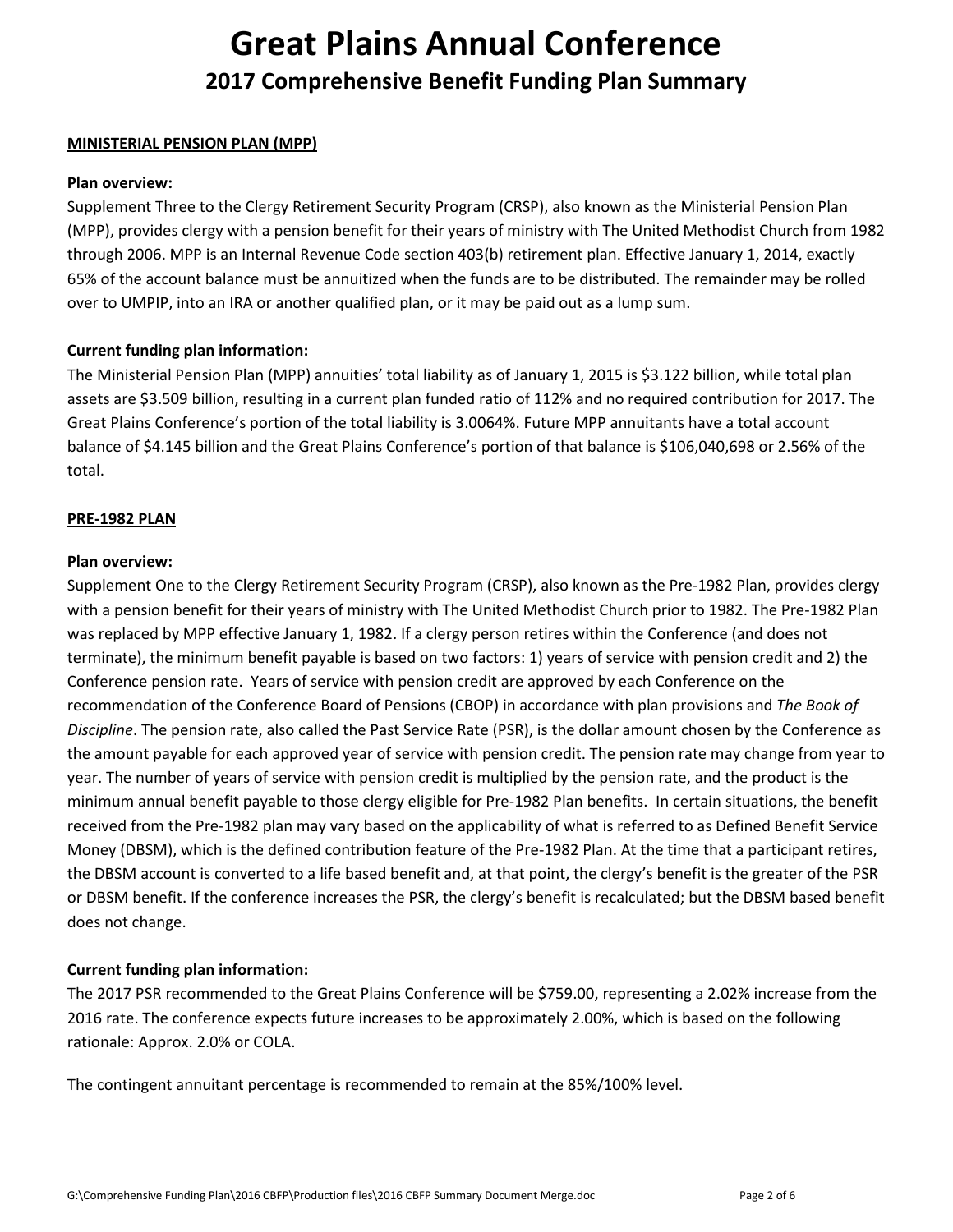Based on the final actuarial valuations from the General Board of Pension and Health Benefits as of January 1, 2015 for 2017, the portion of the Pre-1982 liability and assets attributable to the Great Plains Conference and its related funded status are as follows:

| <b>Funding Plan Liability</b>         | \$(90, 429, 081) |
|---------------------------------------|------------------|
| Assets, including In-Plan and Outside | 121,743,220      |
| <b>Funded Status</b>                  | \$31,314,139     |
| Funded Ratio                          | 134.63%          |

## **ACTIVE HEALTH BENEFIT PROGRAM**

## **Program Overview:**

The Great Plains Conference offers the following active health benefit to its active eligible participants: Self Funded-Non HealthFlex.

## **Current funding plan information:**

The total cost of the program for 2017 is anticipated to be \$992,059 and will be funded by premiums that are Budgeted - Direct Bill (staff pays portion) & Mission Share to the local churches. It is anticipated that increases for future years will average 6.0% based on the following rationale: Expected health insurance trend increase - also due to experience ratio.

## • *Claims Incurred But Not Reported*

The Great Plains Conference provides a Self Funded-Non HealthFlex to its eligible participants. As of 12/31/2017, the estimated IBNR claims total is \$99,206. It is anticipated that increases for future years will average 5.00%, based on the following rationale: Projected increase is there for unexpected need/usage of coverage. It is anticipated that the IBNR claims, if applicable, will be funded via the following: Budgeted.

## • *Additional Conference Sponsored Coverage*

The Great Plains Conference has elected to provide health benefits coverage to the following groups during periods where, without conference funded premiums; the participants would not be provided coverage or benefits (all figures as of 12/31/2015):

| Category                                        | <b>Number of Participants</b> | <b>Estimated Cost</b> |
|-------------------------------------------------|-------------------------------|-----------------------|
| 1. Clergy and/or lay participants on disability |                               | \$241,944             |

The total estimated cost of conference sponsored coverage as of 12/31/2015 is \$241,944.

## **POST-RETIREMENT MEDICAL BENEFIT PROGRAM (PRM)**

## **Program Overview:**

The Great Plains Conference post-retirement medical program currently offers a Stipend for those who were members of the Nebraska conference prior to 2014.

## **Current funding plan information:**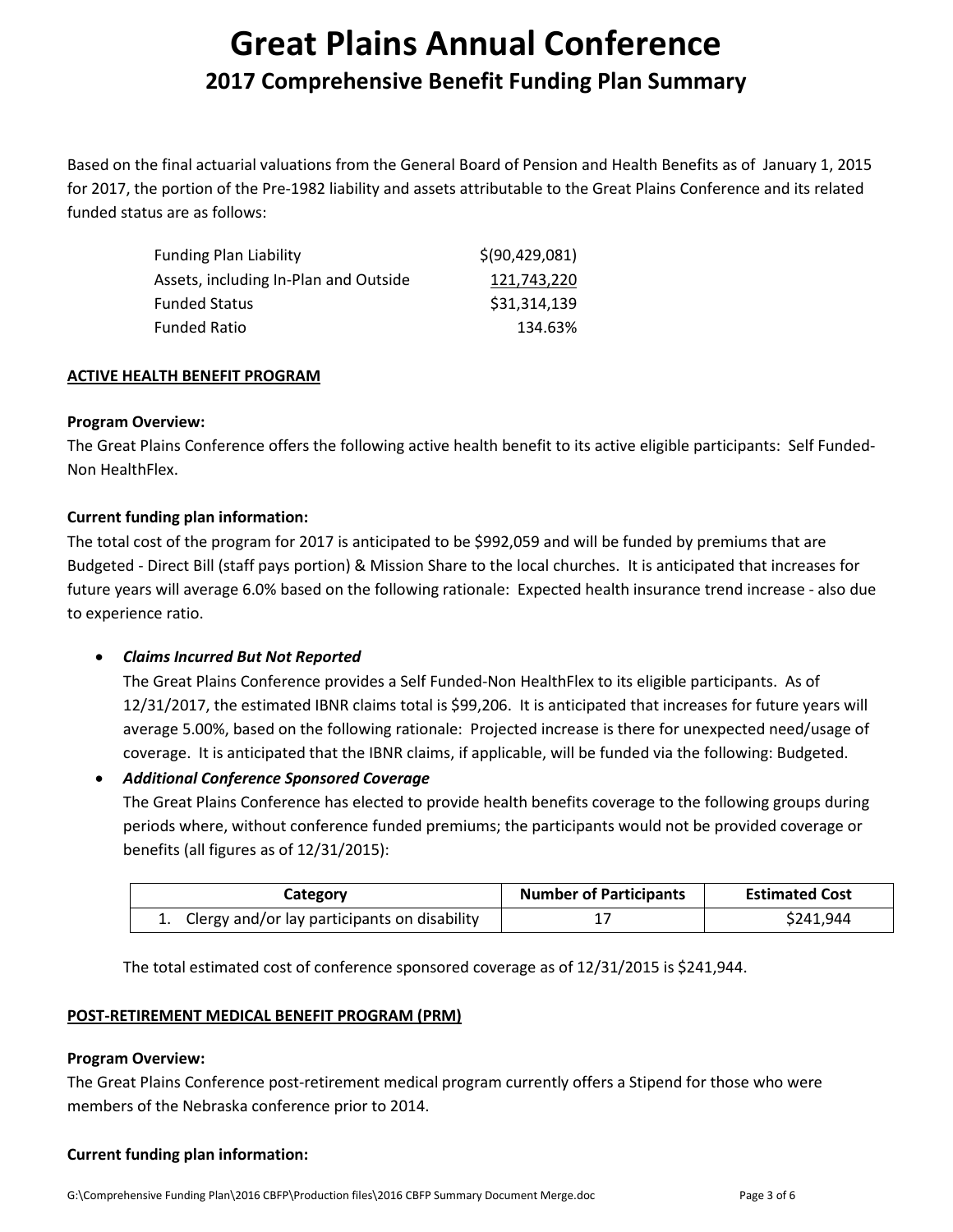The conference's expectation for 2017 is to offer the following benefits: One Exchange.

The funding obligation for 2017 is anticipated to be \$660,979 with the following funding sources: Account assets. On a longer term basis, the conference intends to ensure funding by: Secure Promise Funds.

Based on the most recent PRM valuation dated 03/01/2016, the following is the funded position of the postretirement medical benefits:

| 1. Expected Post Retirement Obligation (EPBO) or net conference cost    | \$7,728,057 |
|-------------------------------------------------------------------------|-------------|
| 2. Accumulated Post Retirement Obligation (APBO) or net conference cost | \$7,704,472 |
| 3. Assets designated for PRM                                            | \$7,352,789 |
| 4. Service Cost (SC) or net conference cost                             | \$14,972    |

As a preview of the 2018 CBFP requirement, a new PRM Funding Contribution requirement will be mandatory for conferences requesting a full favorable CBFP opinion. This year the calculation for informational purposes only is as follows:

| 5. Funded Status, [3. – 2.]                                               | $$$ (351,683) |
|---------------------------------------------------------------------------|---------------|
| 6. Number of Annual Payments                                              | 20.           |
| 7. Portion of Funded Status Payable [5. / 6., but zero if 5. is positive] | \$17.584      |
| 8. PRM Funding Contribution, Informational purposes only [4. + 7.]        | \$32.556      |

These values are based on a 3.60% long term discount rate, a 6.0% long-term expected rate of return on assets, and a current medical trend rate of 0% with an ultimate medical trend rate of 0%.

## **COMPREHENSIVE PROTECTION PLAN (CPP)**

## **Plan Overview:**

The Comprehensive Protection Plan (CPP) provides death, long-term disability and other welfare benefits for eligible clergy of The United Methodist Church and their families. It is an Internal Revenue Code 414(e) "church plan" funded by plan sponsor insurance premiums. Generally, clergy are eligible to participate in CPP if the conference or salarypaying unit sponsors the plan and they are able to satisfy the eligibility requirements which include full-time appointment with plan compensation equal to or greater than 60% of the Denominational Average Compensation (DAC) or the Conference Average Compensation (CAC), whichever is less.

## **Current funding plan information:**

For 2017, the Great Plains Conference has an expected required contribution to the Comprehensive Protection Plan of \$1,328,800, which is anticipated to be funded by: Direct Bill. The anticipated average increase in future years is expected to be 2.00% per year as a result of: Based on COLA.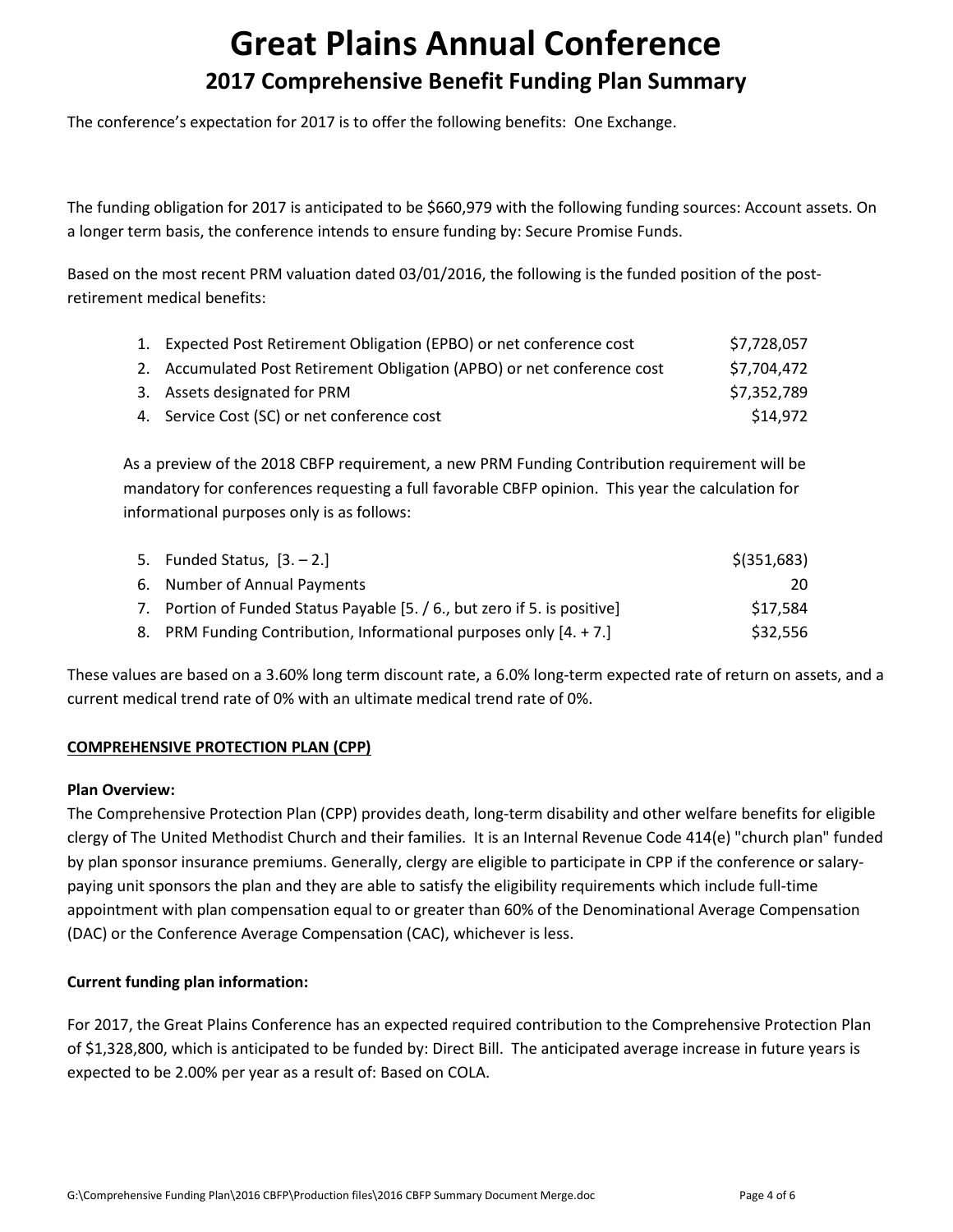## **UNITED METHODIST PERSONAL INVESTMENT PLAN (UMPIP) FOR LAY AND CLERGY**

#### **Plan Overview:**

The United Methodist Personal Investment Plan (UMPIP) is an Internal Revenue Code section 403(b) defined contribution retirement savings plan for clergy and lay employees of The United Methodist Church and affiliated organizations. Participants may make before-tax, Roth and/or after-tax contributions through payroll deductions. Participant contributions, various optional plan sponsor contributions and investment earnings comprise the individual's retirement account balance.

## **Current funding plan information:**

Conference office lay employees working an average of twenty (20) hours per week or more are eligible after Three (3) months for a plan sponsor funded pension contribution of 6.00% of salary. Lay employees are required to contribute 3.00% through payroll deductions to the UMPIP. The estimated contribution for the Great Plains Conference is anticipated to be \$123,300 and will be funded via Budget/Mission Shares.

The Great Plains Conference, as of January 1, 2017 is planning on sponsoring the UMPIP for clergy serving quartertime and are eligible for a pension contribution of 12.00% of salary. The estimated contribution for the Conference is anticipated to be \$21,970 and will be funded via Direct Bill.

### **OTHER CONFERENCE BENEFIT OBLIGATIONS: DEFINED CONTRIBUTION (DC) TYPE**

**Plan Overview:** The Great Plains Conference currently offers the following DC benefit(s): Virgin Pulse Health Miles. The funding obligation for 2017 is anticipated to be \$33,356 with the funding sources to be: Health Insurance Fund/Mission Shares. The anticipated average increase in future years is expected to be 2% per year due to: Costs are based on participation.

**Plan Overview:** The Great Plains Conference currently offers the following DC benefit(s): Moving Expenses. The funding obligation for 2017 is anticipated to be \$480,000 with the funding sources to be: Mission Shares. The anticipated average increase in future years is expected to be 0% per year due to: The amound did not increase - this is a budgeted line item.

**Plan Overview:** The Great Plains Conference currently offers the following DC benefit(s): Lockton Consultant Fee. The funding obligation for 2017 is anticipated to be \$30,000 with the funding sources to be: Direct Bill if needed - also use reserves from Health Insurance Account. The anticipated average increase in future years is expected to be 0% per year due to: Reviewed yr to yr - billing is based on usage.

**Plan Overview:** The Great Plains Conference currently offers the following DC benefit(s): Death & Disability for Lay Staff. The funding obligation for 2017 is anticipated to be \$18,317 with the funding sources to be: Budgeted - Mission Shares. The anticipated average increase in future years is expected to be 0% per year due to: Based on COLA and new hires.